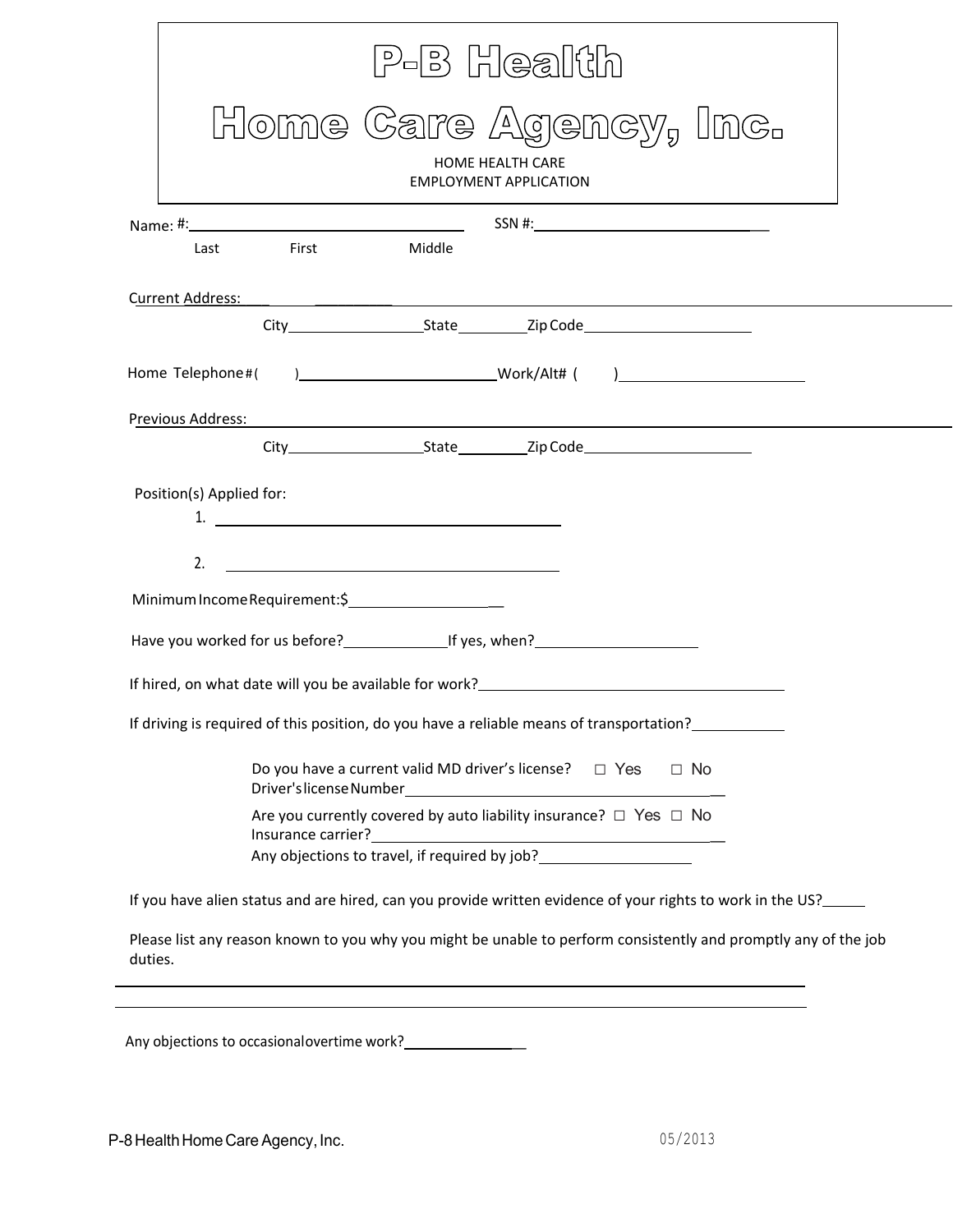| P-B Health                                                                                                                                                                                                                                                                                                                         |
|------------------------------------------------------------------------------------------------------------------------------------------------------------------------------------------------------------------------------------------------------------------------------------------------------------------------------------|
| Home Care Agency, Inc.<br><b>HOME HEALTH CARE</b><br><b>EMPLOYMENT APPLICATION</b>                                                                                                                                                                                                                                                 |
| Have you ever been disciplined or fired? □ Yes □ No If Yes, why? _______________                                                                                                                                                                                                                                                   |
| Have you ever been charged or convicted of a crime, excluding minor traffic offenses?<br>If yes,                                                                                                                                                                                                                                   |
| Is there any reason why you may not be able to accept employment, if offered, with this company?<br>If yes, please explain: example and a set of the set of the set of the set of the set of the set of the set of the set of the set of the set of the set of the set of the set of the set of the set of the set of the set of t |
| Has your professional license, if required for this position, ever been revoked? If yes, please explain                                                                                                                                                                                                                            |

# P-8 Health Home Care Agency, Inc. 6. The Case of the Case of the Case of the Case of the Case of the Case of the Case of the Case of the Case of the Case of the Case of the Case of the Case of the Case of the Case of the C **TYPE OF** . **SCHOOL NAME AND CITY YEARS ATTENDED GRADUATED COURSE OR MAJOR HIGH SCHOOL** □ Yes □ No **JUNIOR COLLEGE** □ Yes □ No **COLLEGE** □ Noted in the set of the set of the set of the set of the set of the set of the set of the set of the set of the set of the set of the set of the set of the set of the set of the set of the set of the set of th **POST GRADUATE** □ NO **BUSINESS/TRADE** □ Yes □ No **OTHER**  $\Box$  Yes  $\Box$  No

#### **EDUCATIONAL BACKGROUND**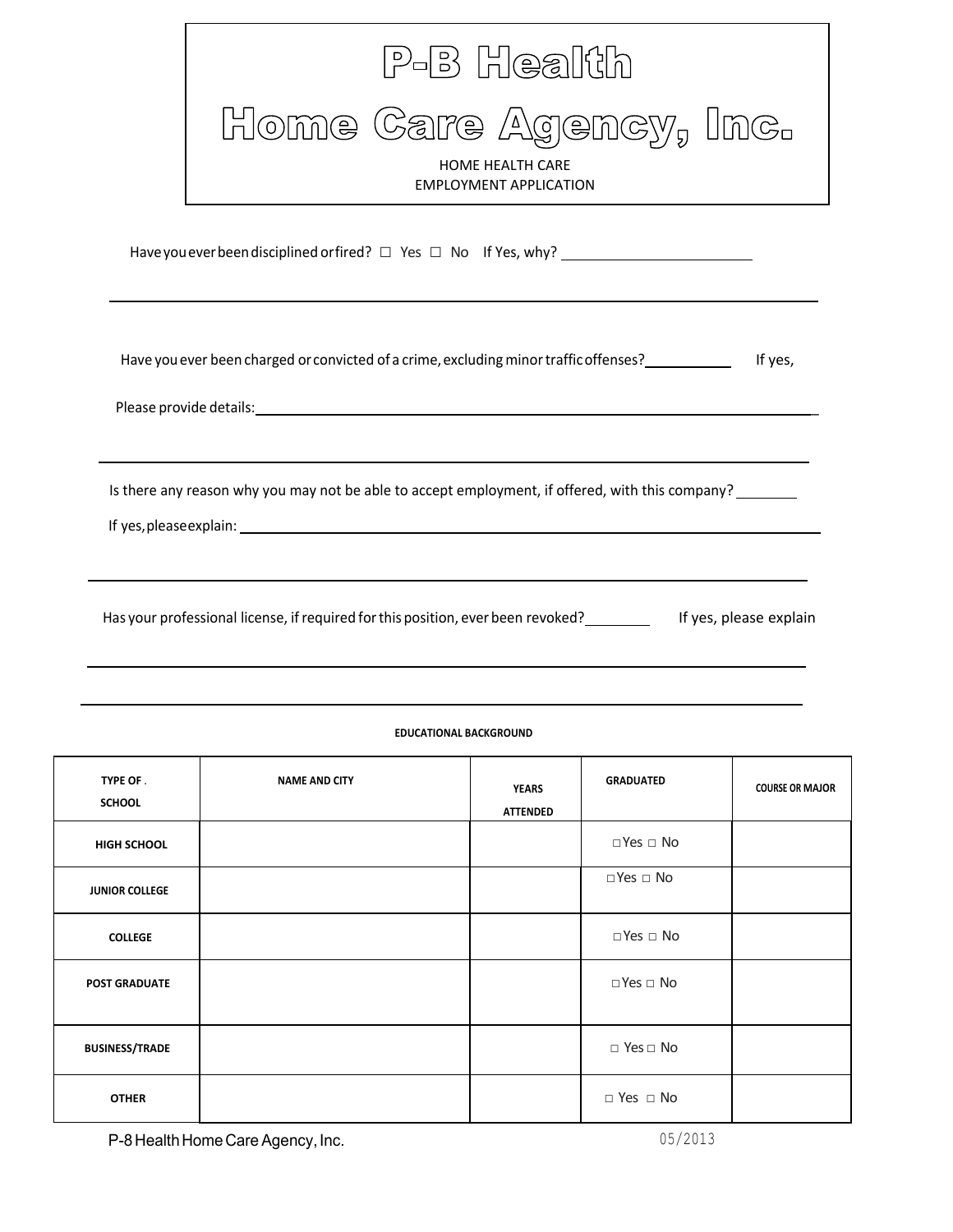

#### *MILITARY SERVICE RECORD*

Have you ever served in the Armed Forces? □ Yes □ No If Yes, why? \_\_\_\_\_\_\_\_\_\_\_\_\_\_ Dateof duty: From To Month Day Year Month Day Year

Rankatdischarge: \_\_\_\_\_\_\_\_\_\_\_\_\_\_\_\_\_\_\_\_\_What were your duties in the service (include special training and Duty Station) and the station of the station of the station of the station of the station of the station of the station of the stational station of the stational station of the stational station of the stational stational stati

#### **WORK HISTORY** (List *in* order, last or present Employer first}

| From:                                        | Month | Year | Name of Employer:         |
|----------------------------------------------|-------|------|---------------------------|
| To:                                          | Month | Year | Address/Phone:            |
| <b>Position Title:</b>                       |       |      | Summary of Job duties:    |
| Immediate Supervisor:                        |       |      |                           |
| Starting Salary:\$<br>Ending Salary: $\oint$ |       |      | Likes/dislikes about job: |
| Reason for wanting a job change:             |       |      |                           |
| From:                                        | Month | Year | Name of Employer:         |
| To:                                          | Month | Year | Address/Phone:            |
| <b>Position Title:</b>                       |       |      | Summary of Job duties:    |
| Immediate Supervisor:                        |       |      |                           |
| StartingSalary: \$<br>Ending Salary: $\oint$ |       |      | Likes/dislikes about job: |
| Reason for wanting a Job change:             |       |      |                           |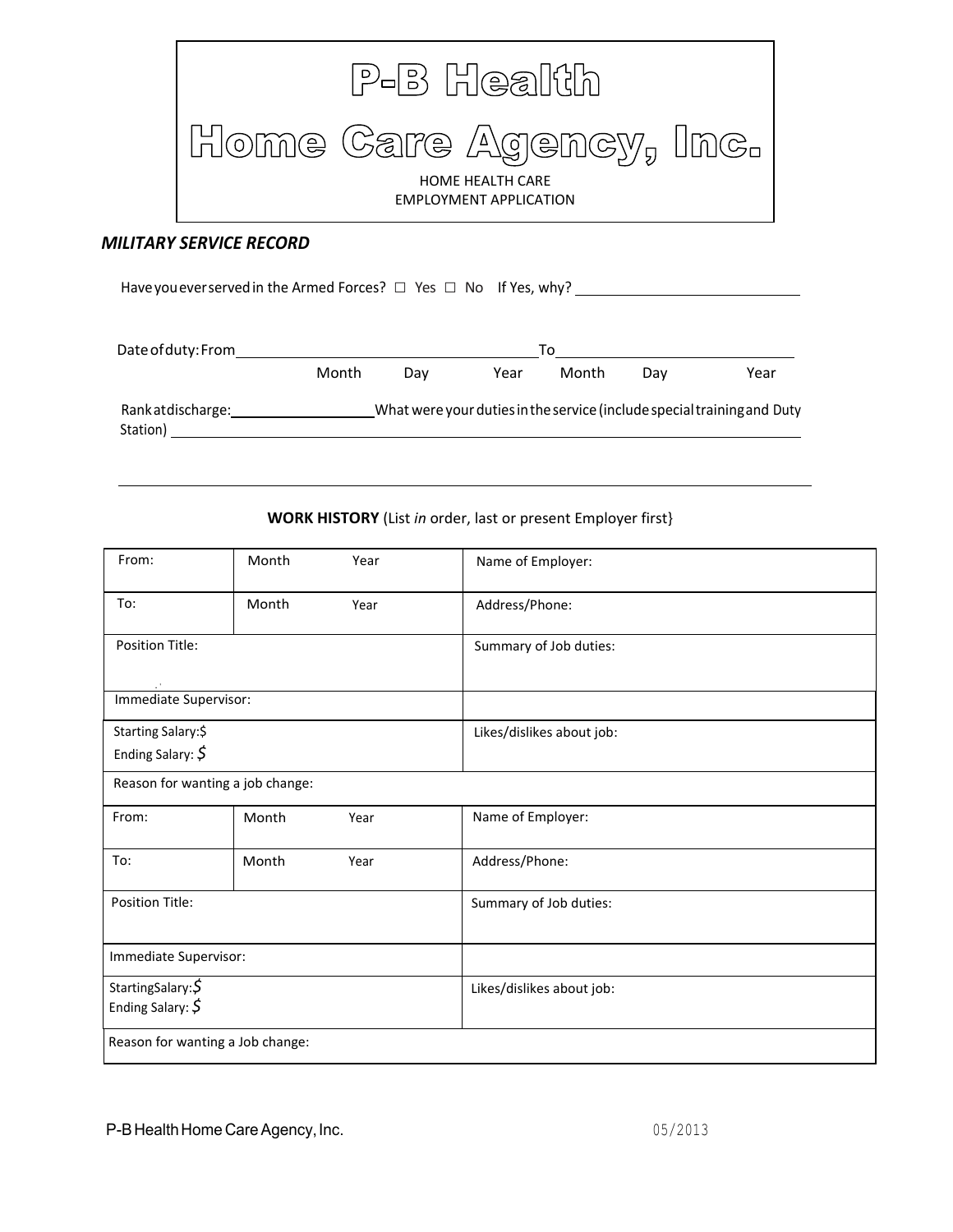# P-B Health Home Care Agency, Inc. HOME HEALTH CARE EMPLOYMENT APPLICATION

| From:                                   | Month | Year | Name of Employer:         |
|-----------------------------------------|-------|------|---------------------------|
| To:                                     | Month | Year | Address/Phone:            |
| <b>Position Title:</b>                  |       |      | Summary of Job duties:    |
| Immediate Supervisor:                   |       |      |                           |
| Starting Salary:\$<br>Ending Salary: \$ |       |      | Likes/dislikes about job: |
| Reason for wanting a job change:        |       |      |                           |

May we contact the employers listed on the previous pages? \_\_ If not, please indicate which one(s) you *donot* wish usto contact.

| ш. |  |
|----|--|

Are there any other experiences, skills or qualifications which you feel are relevant to this job that have not already been mentioned?

I hereby certify that the answers given by me to all the questions contained in thisapplication form are true and correct. If employed by the company, I will comply with all the rules and regulations of the company. I agree to submit to a physical examination (if required) and authorize anyone to give this Company any credit information they have regarding me, whether or notison their records. I hereby release them and the company from all Liability for any damage whatsoever forissuing same. If upon investigation, anything in this application is found to be untrue or if I do not pass the physical examination (if required) I understand I will be subject to dismissal.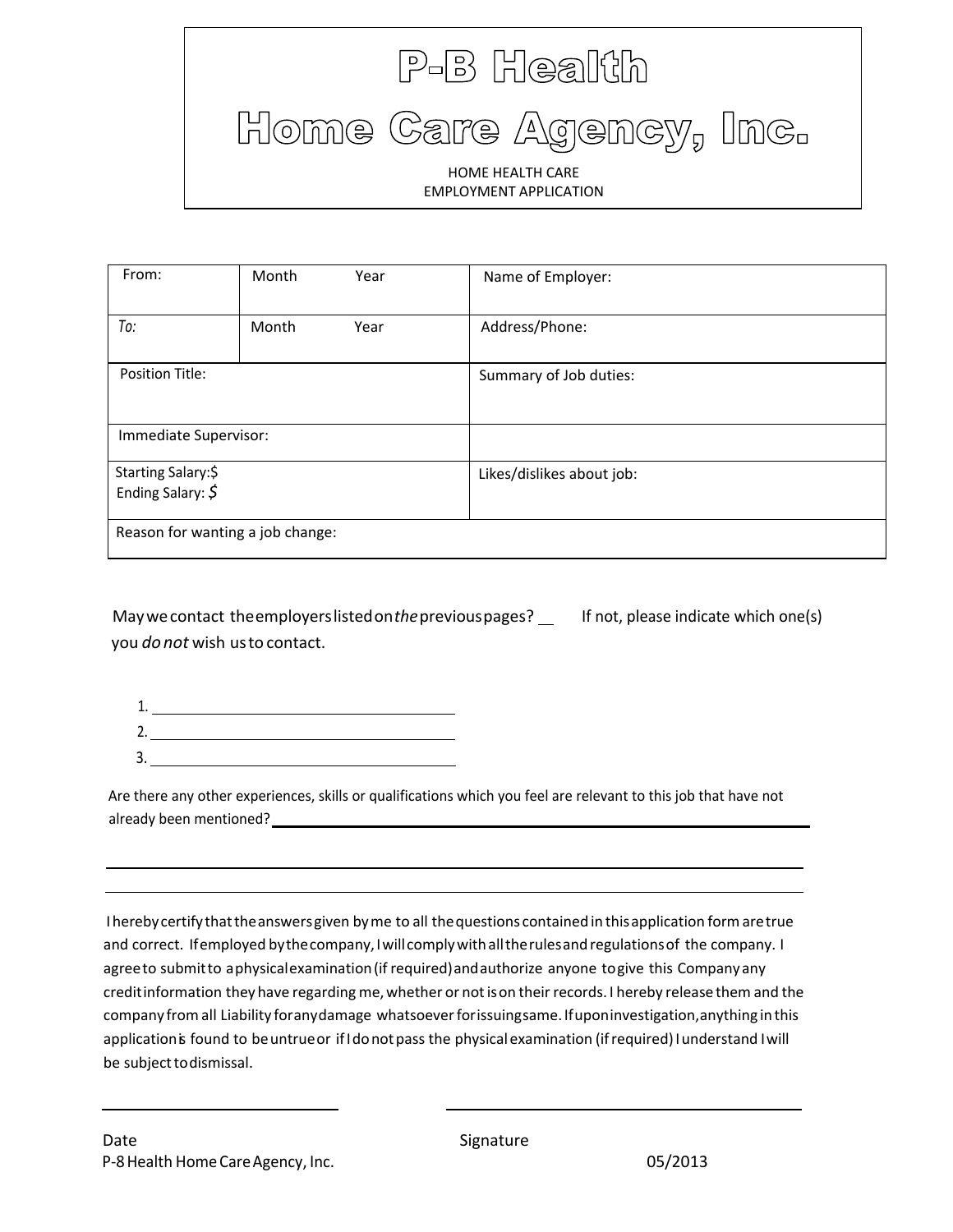| <b>Chief Executive Officer</b><br>Jackie D. Balley, R.N.                                                                                                                                                                                                                                                                  |                            | P-B Health Home Care Agency, Inc<br>4701 Mt. Hope Drive, Ste B,<br><b>Baltimore, Maryland 21215</b><br>410 235-1060 Fax 410 235-1309<br>TTDY 800-735-2258 Website www.p-bhealth.com |                      |                    | <b>Chief Financial Officer</b> | Matthew H. Balley, Esq. |
|---------------------------------------------------------------------------------------------------------------------------------------------------------------------------------------------------------------------------------------------------------------------------------------------------------------------------|----------------------------|-------------------------------------------------------------------------------------------------------------------------------------------------------------------------------------|----------------------|--------------------|--------------------------------|-------------------------|
| J, give my consent to release information pertinent<br>to my employment to P-8 Health Horne Care Agency, Inc. Social Security Number is -------------------                                                                                                                                                               |                            |                                                                                                                                                                                     |                      |                    |                                |                         |
|                                                                                                                                                                                                                                                                                                                           |                            |                                                                                                                                                                                     | Date________________ |                    |                                |                         |
| <b>Reference Requested From:</b><br>Company: <u>example and the company</u> company of the company of the company of the company of the company of the company of the company of the company of the company of the company of the company of the company of the company                                                   |                            |                                                                                                                                                                                     |                      |                    |                                |                         |
| Attention of: <u>example and the set of the set of the set of the set of the set of the set of the set of the set of the set of the set of the set of the set of the set of the set of the set of the set of the set of the set </u>                                                                                      |                            |                                                                                                                                                                                     |                      |                    |                                |                         |
| Sir/Madam,<br>The applicant listed above has applied for a position at P-8 Health Home Health Care Agency, Inc. and<br>has given us permission to ask you for a reference to allow us to thoroughly screen this applicant. Please<br>complete the form below. We appreciate your cooperation.<br><b>LEGEND:</b><br>1-POOR | <b>2-AVERAGE</b>           | <b>3-ABOVE AVERAGE</b>                                                                                                                                                              |                      | <b>4-EXCELLENT</b> |                                |                         |
|                                                                                                                                                                                                                                                                                                                           | <b>CONFIDENTIAL REPORT</b> |                                                                                                                                                                                     | 1                    | 2                  | 3                              | 4                       |
| Quality of Work<br>$\mathbf{I}_{\text{max}}$                                                                                                                                                                                                                                                                              |                            |                                                                                                                                                                                     |                      |                    |                                |                         |
| Quantity of Work                                                                                                                                                                                                                                                                                                          |                            |                                                                                                                                                                                     |                      |                    |                                |                         |
| Ability to Work Under Pressure                                                                                                                                                                                                                                                                                            |                            |                                                                                                                                                                                     |                      |                    |                                |                         |
| Technical Skills/Knowledge-Performance of Skills                                                                                                                                                                                                                                                                          |                            |                                                                                                                                                                                     |                      |                    |                                |                         |
| Health-Physical; Energy; Endurance, Defects                                                                                                                                                                                                                                                                               |                            |                                                                                                                                                                                     |                      |                    |                                |                         |
| Health-Emotional Adjustment Objectivity. Emotional Maturity, Tolerance. Stability<br>Personality-Poise, Tact, Adaptability, Culture, Ability to Cooperate; Accept Guidance and<br>Ability to Get Along with Others                                                                                                        |                            |                                                                                                                                                                                     |                      |                    |                                |                         |
| intelligence-Alert in Grasping Ideas, Education                                                                                                                                                                                                                                                                           |                            |                                                                                                                                                                                     |                      |                    |                                |                         |
| Character-Integrity, Loyalty, Sincerity. Reliability                                                                                                                                                                                                                                                                      |                            |                                                                                                                                                                                     |                      |                    |                                |                         |
| Leadership Ability                                                                                                                                                                                                                                                                                                        |                            |                                                                                                                                                                                     |                      |                    |                                |                         |
| Professional Interest-Promise and Capacity for Development                                                                                                                                                                                                                                                                |                            |                                                                                                                                                                                     |                      |                    |                                |                         |

Would you be willing to re-hire this applicant?

Did applicant give proper notice when terminating employment?

**Signature** Date **Date Date Date Date Date**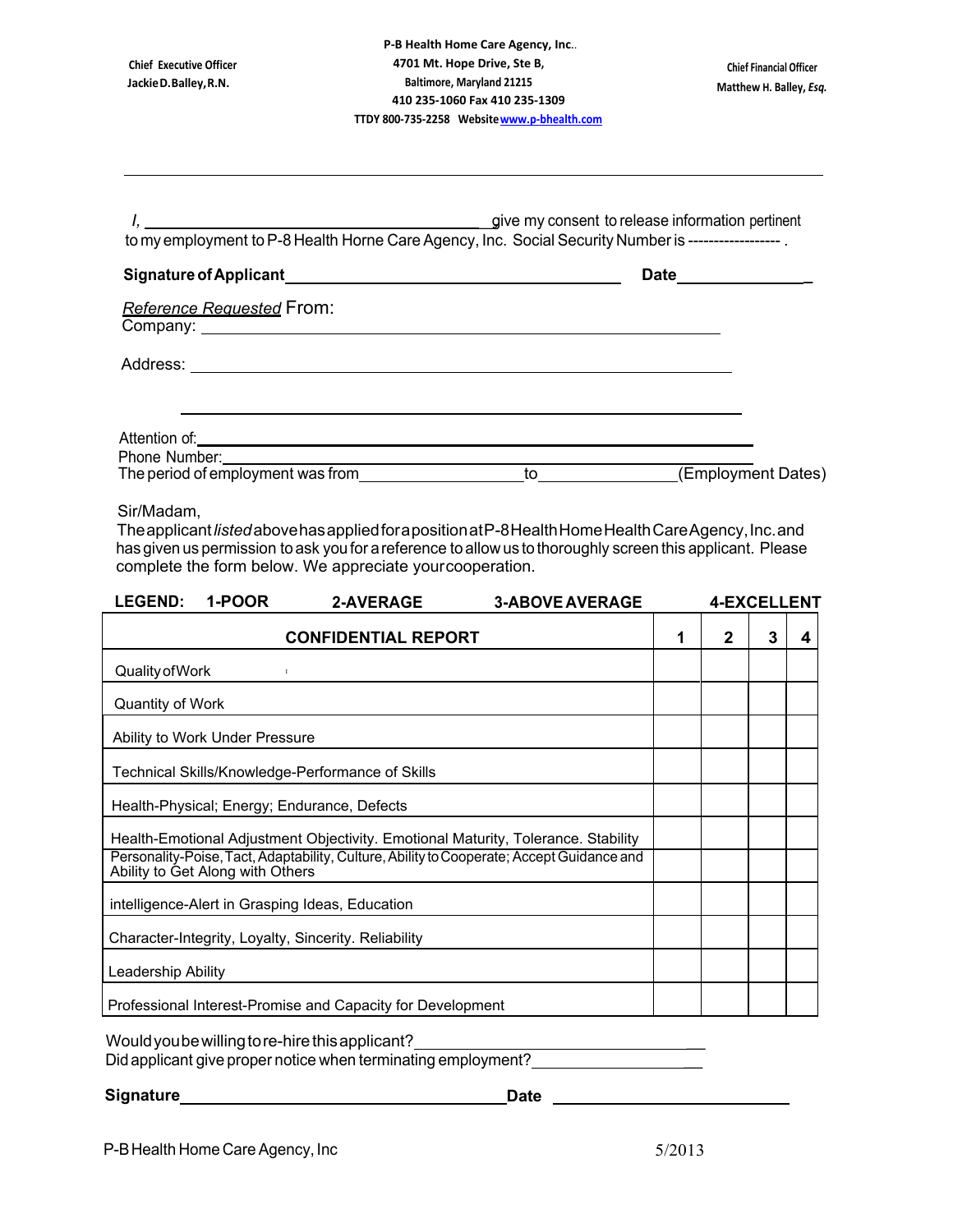| tomyemployment to P-B Health Home Care Agency, Inc. Social Security Number is -----------------. |    |                     |
|--------------------------------------------------------------------------------------------------|----|---------------------|
|                                                                                                  |    | Date ______________ |
| <b>Reference Requested From:</b>                                                                 |    |                     |
| Address:                                                                                         |    |                     |
| Attention of: <u>contained</u><br>Phone Number: __________________                               |    |                     |
| The period of employment was from                                                                | to | (Employment Dates)  |

#### Sir/Madam,

The applicant listed above has applied for a position at P-8 Health Home Health Care Agency, Inc. and has given us permission to ask you for a reference to allow us to thoroughly screen this applicant. Please complete the form below. We appreciate your cooperation.

| <b>LEGEND:</b>     | 1-POOR                           | <b>2-AVERAGE</b>                                           | <b>3-ABOVE AVERAGE</b>                                                                                                                                                        |   | <b>4-EXCELLENT</b> |   |   |
|--------------------|----------------------------------|------------------------------------------------------------|-------------------------------------------------------------------------------------------------------------------------------------------------------------------------------|---|--------------------|---|---|
|                    |                                  | <b>CONFIDENTIAL REPORT</b>                                 |                                                                                                                                                                               | 1 | 2                  | 3 | 4 |
| Quality of Work    |                                  |                                                            |                                                                                                                                                                               |   |                    |   |   |
| Quantity of Work   |                                  |                                                            |                                                                                                                                                                               |   |                    |   |   |
|                    | Ability to Work Under Pressure   |                                                            |                                                                                                                                                                               |   |                    |   |   |
|                    |                                  | Technical Skills/Knowledge-Performance of Skills           |                                                                                                                                                                               |   |                    |   |   |
|                    |                                  | Health-Physical; Energy; Endurance Defects                 |                                                                                                                                                                               |   |                    |   |   |
|                    | Ability to Get Along with Others |                                                            | Health-Emotional. Adjustment Objectivity Emotional Maturity. Tolerance Stability<br>Personality-Poise, Tact, Adaptability, Culture, Ability to Cooperate, Accept Guidance and |   |                    |   |   |
|                    |                                  | intelligence-Alert in Grasping Ideas Education             |                                                                                                                                                                               |   |                    |   |   |
|                    |                                  | Character-Integrity, Loyalty, Sincerity Reliability        |                                                                                                                                                                               |   |                    |   |   |
| Leadership Ability |                                  |                                                            |                                                                                                                                                                               |   |                    |   |   |
|                    |                                  | Professional Interest-Promise and Capacity for Development |                                                                                                                                                                               |   |                    |   |   |

Wouldyoubewilling to re-hire this applicant?

Did applicant give proper notice when terminating employment?

**Signature \_ Date**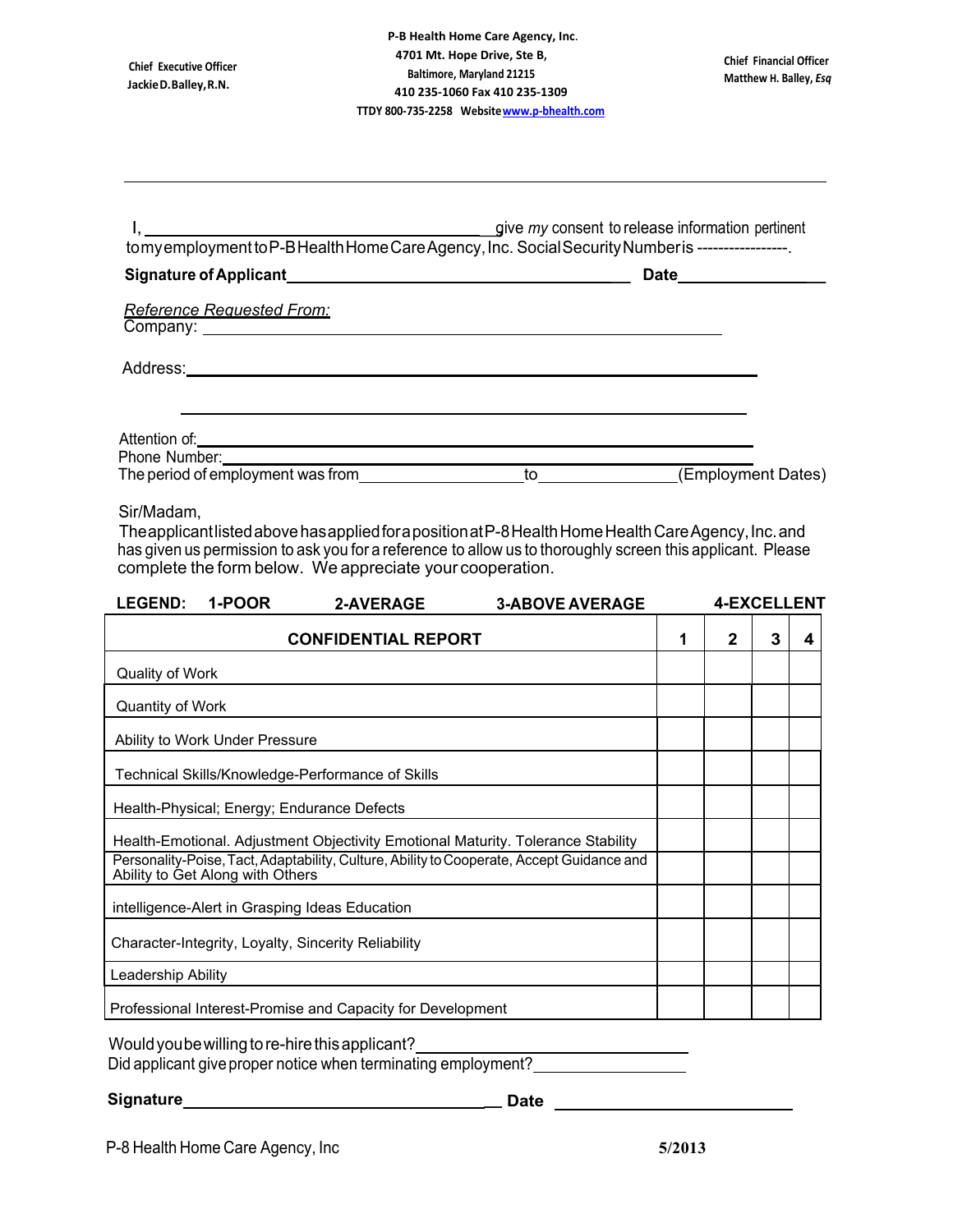| Chief Executive Officer<br>JackieD.Balley, R.N.                                                                                                                                                                                                                          | P-B Health Home Care Agency, Inc.<br>4701 Mt. Hope Drive, Ste B,<br><b>Baltimore, Maryland 21215</b><br>410 235-1060 Fax 410 235-1309<br>TTDY 800-735-2258 Website www.p-bhealth.com | Chief Financial Officer<br>Matthew H. Balley, £sq. |
|--------------------------------------------------------------------------------------------------------------------------------------------------------------------------------------------------------------------------------------------------------------------------|--------------------------------------------------------------------------------------------------------------------------------------------------------------------------------------|----------------------------------------------------|
|                                                                                                                                                                                                                                                                          |                                                                                                                                                                                      |                                                    |
|                                                                                                                                                                                                                                                                          |                                                                                                                                                                                      |                                                    |
| <b>PHONE NUMBERS:</b>                                                                                                                                                                                                                                                    | PRIMARY:__________________________________                                                                                                                                           |                                                    |
|                                                                                                                                                                                                                                                                          |                                                                                                                                                                                      |                                                    |
| <b>DAYS AVAILABLE:</b><br><u>and the state of the state of the state of the state of the state of the state of the state of the state of the state of the state of the state of the state of the state of the state of the state of the state of the state</u><br>MONDAY | ┍<br>WEDNESDAY<br>TUESDAY                                                                                                                                                            |                                                    |
| THURSDAY                                                                                                                                                                                                                                                                 | FRIDAY     SATURDAY<br>SUNDAY                                                                                                                                                        |                                                    |
| MHAT AREAS MILL VOLLDO MSITS?                                                                                                                                                                                                                                            |                                                                                                                                                                                      |                                                    |

WHAT AREAS WILL YOU DO VISITS?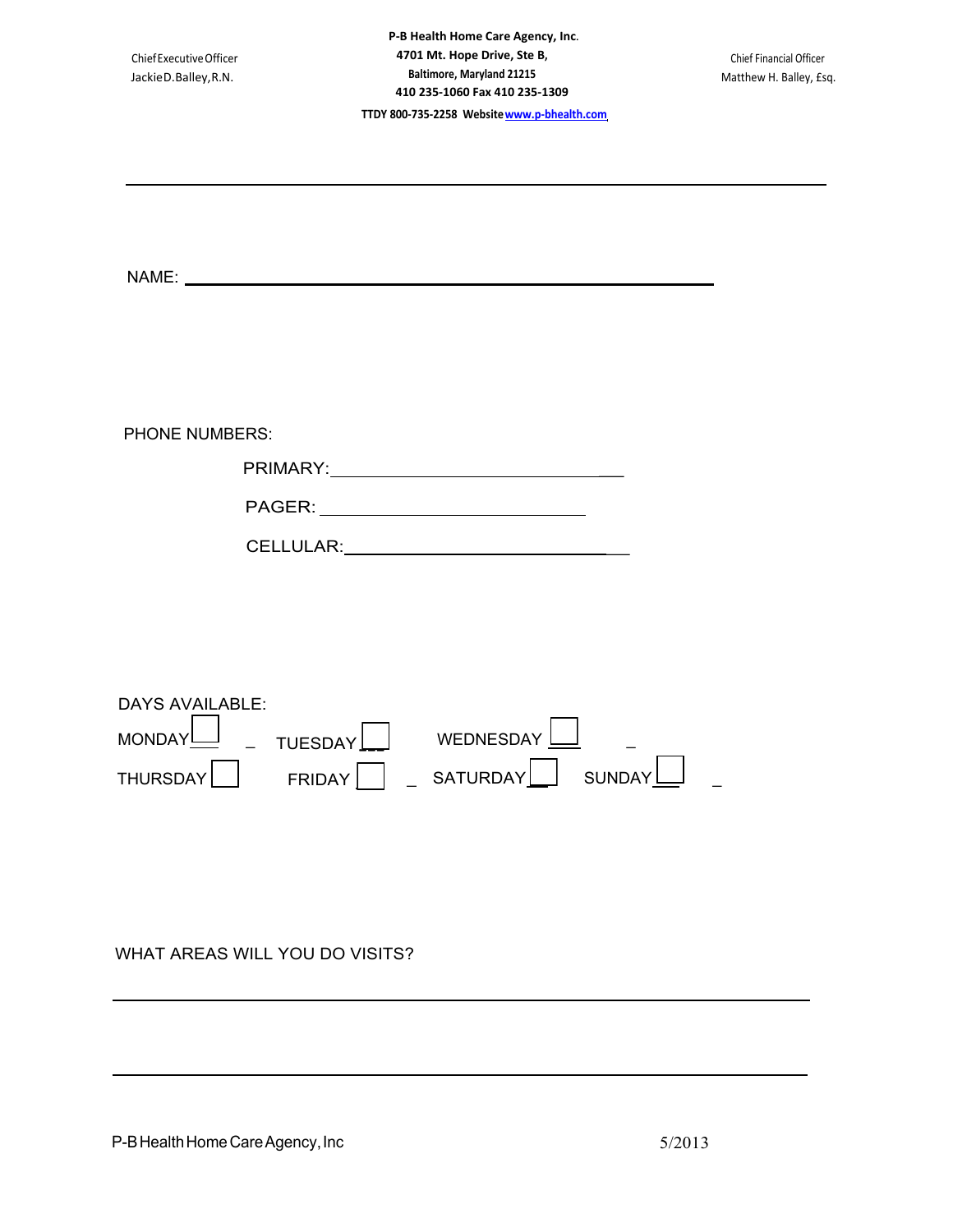Authorization For Release of Personal Record Information Date: Date:

## **PLEASE PRINT CLEARLY**

|                                                                                                                                                                                                                                                                                                                                                                                                                                                                                                                                                                                                                                                                                                                                                                                                                                                                                                                            | Social Security Number: |                                                                                               |  |
|----------------------------------------------------------------------------------------------------------------------------------------------------------------------------------------------------------------------------------------------------------------------------------------------------------------------------------------------------------------------------------------------------------------------------------------------------------------------------------------------------------------------------------------------------------------------------------------------------------------------------------------------------------------------------------------------------------------------------------------------------------------------------------------------------------------------------------------------------------------------------------------------------------------------------|-------------------------|-----------------------------------------------------------------------------------------------|--|
| financial institution, division of motor vehicles or other persons or agencies having knowledge<br>about me to furnish First Advantage with any and all information in their possession regarding<br>me, in connection with an <i>application</i> for employment. I am willing that a photocopy of this<br>authorization be accepted with the same authority as the original. According to the Fair Credit<br>Reporting Act, I am entitled to know if employment was denied based on information obtained<br>by my prospective employer, and to receive, upon written request, a disclosure of the public<br>record information and the nature and scope of the investigating report. A request for<br>disclosure should be made to First Advantage, 480 Quadrangle Drive, Suite A, Bollingbrook, IL,<br>60440. Tel: 1-844-244-4756. / hereby acknowledge that I have read the above statement and<br>fully understood it. |                         | I hereby authorize and request any present or former employer, school, police department, and |  |
|                                                                                                                                                                                                                                                                                                                                                                                                                                                                                                                                                                                                                                                                                                                                                                                                                                                                                                                            |                         |                                                                                               |  |
| Phone Number: 1988                                                                                                                                                                                                                                                                                                                                                                                                                                                                                                                                                                                                                                                                                                                                                                                                                                                                                                         |                         |                                                                                               |  |
| Date of Birth MM/DD/YYYY (for identification): _________________________________                                                                                                                                                                                                                                                                                                                                                                                                                                                                                                                                                                                                                                                                                                                                                                                                                                           |                         |                                                                                               |  |
| Are you currently employed? $\Box$ Yes $\Box$ No                                                                                                                                                                                                                                                                                                                                                                                                                                                                                                                                                                                                                                                                                                                                                                                                                                                                           |                         | Can your present employer becontacted for reference-checking purposes? $\Box$ Yes $\Box$ No   |  |
| Other names used:<br>Dates used from: to: Note that the set of the set of the set of the set of the set of the set of the set of the set of the set of the set of the set of the set of the set of the set of the set of the set of the set of the                                                                                                                                                                                                                                                                                                                                                                                                                                                                                                                                                                                                                                                                         |                         |                                                                                               |  |
|                                                                                                                                                                                                                                                                                                                                                                                                                                                                                                                                                                                                                                                                                                                                                                                                                                                                                                                            |                         |                                                                                               |  |
| Current full address (Number, Street, City, State, Zip):                                                                                                                                                                                                                                                                                                                                                                                                                                                                                                                                                                                                                                                                                                                                                                                                                                                                   |                         |                                                                                               |  |
| Former Address (In the past seven years) use a separate page if needed:                                                                                                                                                                                                                                                                                                                                                                                                                                                                                                                                                                                                                                                                                                                                                                                                                                                    |                         |                                                                                               |  |
|                                                                                                                                                                                                                                                                                                                                                                                                                                                                                                                                                                                                                                                                                                                                                                                                                                                                                                                            |                         |                                                                                               |  |
|                                                                                                                                                                                                                                                                                                                                                                                                                                                                                                                                                                                                                                                                                                                                                                                                                                                                                                                            |                         |                                                                                               |  |
|                                                                                                                                                                                                                                                                                                                                                                                                                                                                                                                                                                                                                                                                                                                                                                                                                                                                                                                            |                         |                                                                                               |  |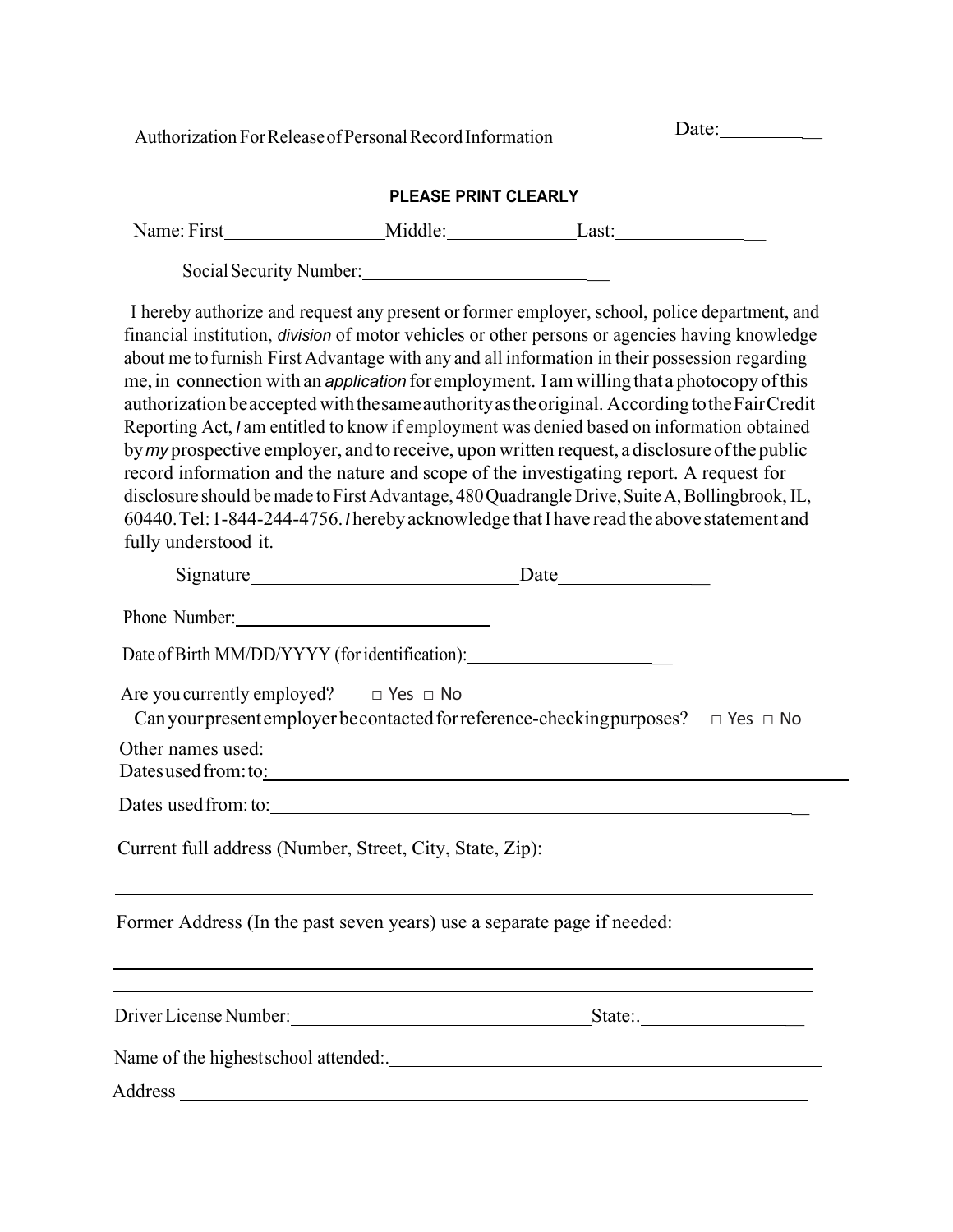## **P-B HEALTH HOME CARE AGENCY, INC. NURSE PERFORMANCE CHECKLIST**

| Name                                                                   | Date _____                                   |                                                        |                                                               |                 |  |  |
|------------------------------------------------------------------------|----------------------------------------------|--------------------------------------------------------|---------------------------------------------------------------|-----------------|--|--|
| RESPONSIBILITY, SKILL OR PROCEDURE                                     | <b>I HAVE</b><br><b>NEVER</b><br><b>DONE</b> | <b>I FEEL</b><br><b>COMPETENT</b><br><b>PERFORMING</b> | <b>DEMONSTRATED</b><br><b>PERFORMANCE</b><br>(INITIAL & DATE) | <b>COMMENTS</b> |  |  |
| <b>HANDWASHING</b>                                                     |                                              |                                                        |                                                               |                 |  |  |
| <b>BODY MECHANICS</b>                                                  |                                              |                                                        |                                                               |                 |  |  |
| <b>VITAL SIGNS</b>                                                     |                                              |                                                        |                                                               |                 |  |  |
| <b>BAG TECHNIQUE</b>                                                   |                                              |                                                        |                                                               |                 |  |  |
| <b>CPR (CERTIFICATION)</b>                                             |                                              |                                                        |                                                               |                 |  |  |
| <b>EMERGENCY USE OF ADRENALIN</b>                                      |                                              |                                                        |                                                               |                 |  |  |
| <b>ASSESSMENT OF:</b><br><b>CARDIOPULMONARY SYSTEM</b>                 |                                              |                                                        |                                                               |                 |  |  |
| <b>RESPIRATORY SYSTEM</b>                                              |                                              |                                                        |                                                               |                 |  |  |
| <b>GASTROINTESTINAL SYSTEM</b>                                         |                                              |                                                        |                                                               |                 |  |  |
| <b>GENITOURINARY SYSTEM</b>                                            |                                              |                                                        |                                                               |                 |  |  |
| <b>HEAD AND NECK</b>                                                   |                                              |                                                        |                                                               |                 |  |  |
| NEUROLOGICAL SYSTEM                                                    |                                              |                                                        |                                                               |                 |  |  |
| <b>MENTAL STATUS</b>                                                   |                                              |                                                        |                                                               |                 |  |  |
| <b>INTEGUMENTARY SYSTEM</b>                                            |                                              |                                                        |                                                               |                 |  |  |
| MUSCULOSKELETAL SYSTEM                                                 |                                              |                                                        |                                                               |                 |  |  |
| <b>CARE OF PATIENT REQUIRING IV THERAPY</b><br><b>IV CERTIFICATION</b> |                                              |                                                        |                                                               |                 |  |  |
| <b>INSERTING IV CATHETER</b>                                           |                                              |                                                        |                                                               |                 |  |  |
| <b>INSERTING BUTTERFLY</b>                                             |                                              |                                                        |                                                               |                 |  |  |
| <b>INSERTING HEPARIN LOCK</b>                                          |                                              |                                                        |                                                               |                 |  |  |
| <b>MAINTAINING HEPARIN LOCK</b>                                        |                                              |                                                        |                                                               |                 |  |  |
| <b>CHANGING IV FLUIDS</b>                                              |                                              |                                                        |                                                               |                 |  |  |
| <b>CALCULATING FLOW RATE</b>                                           |                                              |                                                        |                                                               |                 |  |  |
| ADDING MEDICATION TO IV FLUIDS                                         |                                              |                                                        |                                                               |                 |  |  |
| <b>ADMINISTERING IV DROP MEDICATIONS</b>                               |                                              |                                                        |                                                               |                 |  |  |
| <b>OPERATING IV CONTROLLER</b>                                         |                                              |                                                        |                                                               |                 |  |  |
| <b>OPERATING IV PUMP</b>                                               |                                              |                                                        |                                                               |                 |  |  |
| <b>ADMINISTERING IV PUSH</b>                                           |                                              |                                                        |                                                               |                 |  |  |
| <b>ADMINISTERING IV HEPARIN</b>                                        |                                              |                                                        |                                                               |                 |  |  |
|                                                                        |                                              |                                                        |                                                               |                 |  |  |
|                                                                        |                                              |                                                        |                                                               |                 |  |  |
|                                                                        |                                              |                                                        |                                                               |                 |  |  |
|                                                                        |                                              |                                                        |                                                               |                 |  |  |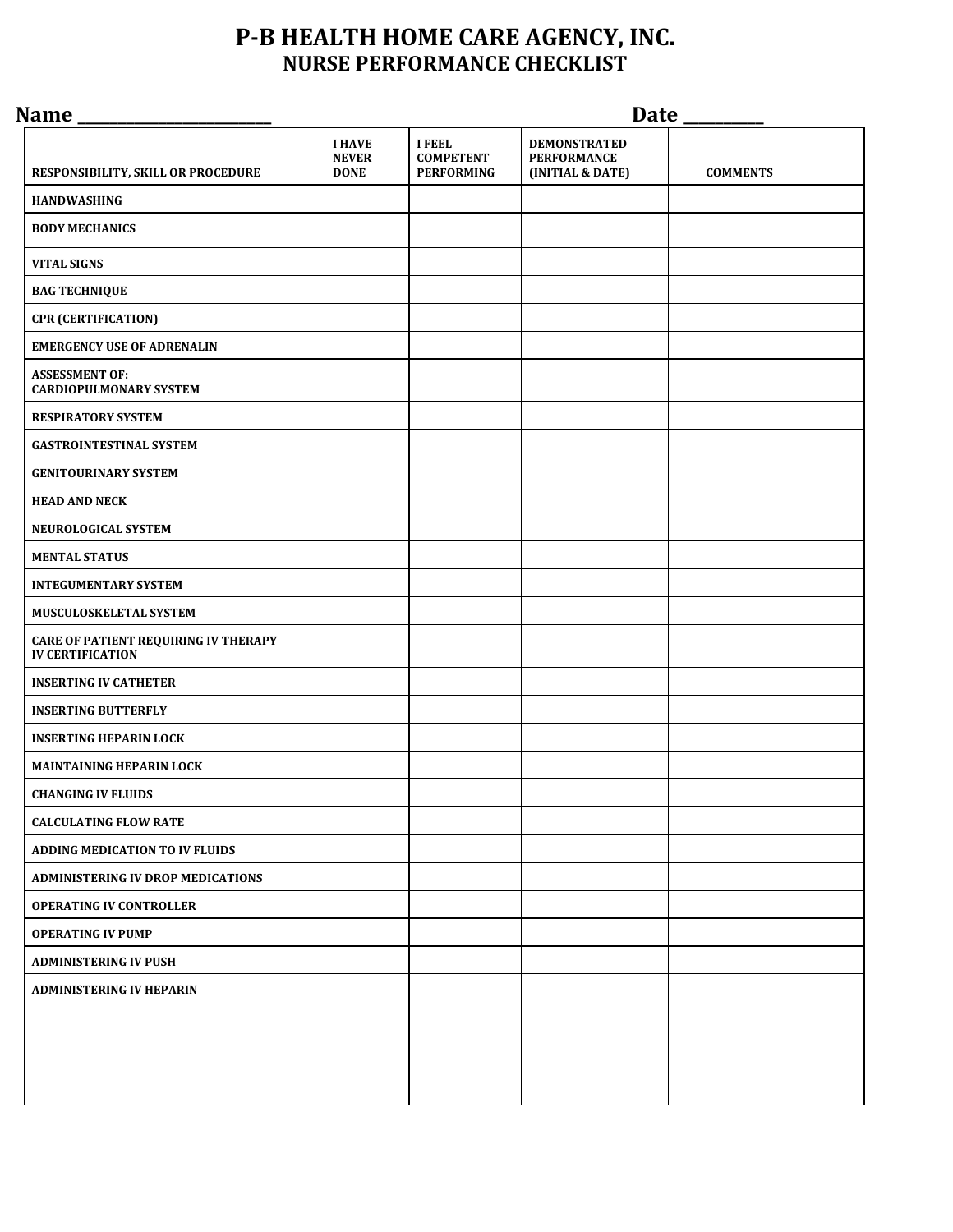| RESPONSIBILITY, SKILL OR PROCEDURE                                  | <b>I HAVE</b><br><b>NEVER</b><br><b>DONE</b> | <b>I FEEL</b><br><b>COMPETENT</b><br><b>PERFORMING</b> | <b>DEMONSTRATED</b><br><b>PERFORMANCE</b><br>(INITIAL & DATE) | <b>COMMENTS</b> |
|---------------------------------------------------------------------|----------------------------------------------|--------------------------------------------------------|---------------------------------------------------------------|-----------------|
| <b>CARING FOR IV SITE</b>                                           |                                              |                                                        |                                                               |                 |
| <b>CHANGING IV TUBING</b>                                           |                                              |                                                        |                                                               |                 |
| <b>ADMINISTERING IV NARCOTICS</b>                                   |                                              |                                                        |                                                               |                 |
| <b>HYPERALIMENTATION</b>                                            |                                              |                                                        |                                                               |                 |
| <b>CARING FOR PATIENTS WITH CENTRAL VENOUS</b><br><b>CATHETER</b>   |                                              |                                                        |                                                               |                 |
| <b>CARING FOR PATIENTS WITH HICKMAN/BROVIAC</b><br><b>CATHETER</b>  |                                              |                                                        |                                                               |                 |
| <b>CARING FOR PATIENTS WITH</b><br><b>GROSHONG CATHETER</b>         |                                              |                                                        |                                                               |                 |
| <b>CARING FOR IMPLANTED ACCESS PORTS</b>                            |                                              |                                                        |                                                               |                 |
| <b>CARING FOR IMPLANTED INFUSION PUMPS</b>                          |                                              |                                                        |                                                               |                 |
| <b>CARING FOR AMBULATORY INFUSION PUMPS</b>                         |                                              |                                                        |                                                               |                 |
| <b>CARING FOR PATIENTS RECEIVING</b><br><b>ANTINEOPLASTIC DRUGS</b> |                                              |                                                        |                                                               |                 |
| <b>PAIN MANAGEMENT</b>                                              |                                              |                                                        |                                                               |                 |
| <b>CARING FOR THE DYING PATIENT</b>                                 |                                              |                                                        |                                                               |                 |
| <b>CARING FOR THE PATIENT WITH AIDS</b>                             |                                              |                                                        |                                                               |                 |
| <b>USE OF DOPPLER</b>                                               |                                              |                                                        |                                                               |                 |
| PATIENT WITH PACEMAKER                                              |                                              |                                                        |                                                               |                 |
| ASSESSMENT AND INTERVENTION FOR<br><b>ANAPHYLATIC SHOCK</b>         |                                              |                                                        |                                                               |                 |
| <b>INSERTING ORAL AIRWAY</b>                                        |                                              |                                                        |                                                               |                 |
| <b>USING AMBUBAG</b>                                                |                                              |                                                        |                                                               |                 |
| <b>INSERTION OF NG TUBE</b>                                         |                                              |                                                        |                                                               |                 |
| <b>NG LAVAGE</b>                                                    |                                              |                                                        |                                                               |                 |
| <b>NG GAVAGE</b>                                                    |                                              |                                                        |                                                               |                 |
| <b>INSERTION OF GASTROSTOMY TUBE</b>                                |                                              |                                                        |                                                               |                 |
| <b>CARE OF GASTROSTOMY TUBE</b>                                     |                                              |                                                        |                                                               |                 |
| <b>GASTROSTOMY FEEDINGS</b>                                         |                                              |                                                        |                                                               |                 |
| <b>ORAL HYGIENE</b>                                                 |                                              |                                                        |                                                               |                 |
| <b>GENERAL POSTOPERATIVE CARE</b>                                   |                                              |                                                        |                                                               |                 |
| <b>HEMOVACS</b>                                                     |                                              |                                                        |                                                               |                 |
| <b>DRAINS</b>                                                       |                                              |                                                        |                                                               |                 |
| <b>REMOVING SUTURES</b>                                             |                                              |                                                        |                                                               |                 |
| <b>CLEANSING WOUNDS</b>                                             |                                              |                                                        |                                                               |                 |
| <b>STERILE GLOVING</b>                                              |                                              |                                                        |                                                               |                 |
| DRY STERILE DRESSINGS                                               |                                              |                                                        |                                                               |                 |
| WET TO DRY DRESSINGS                                                |                                              |                                                        |                                                               |                 |
| MAINTAINING MOIST DRESSINGS                                         |                                              |                                                        |                                                               |                 |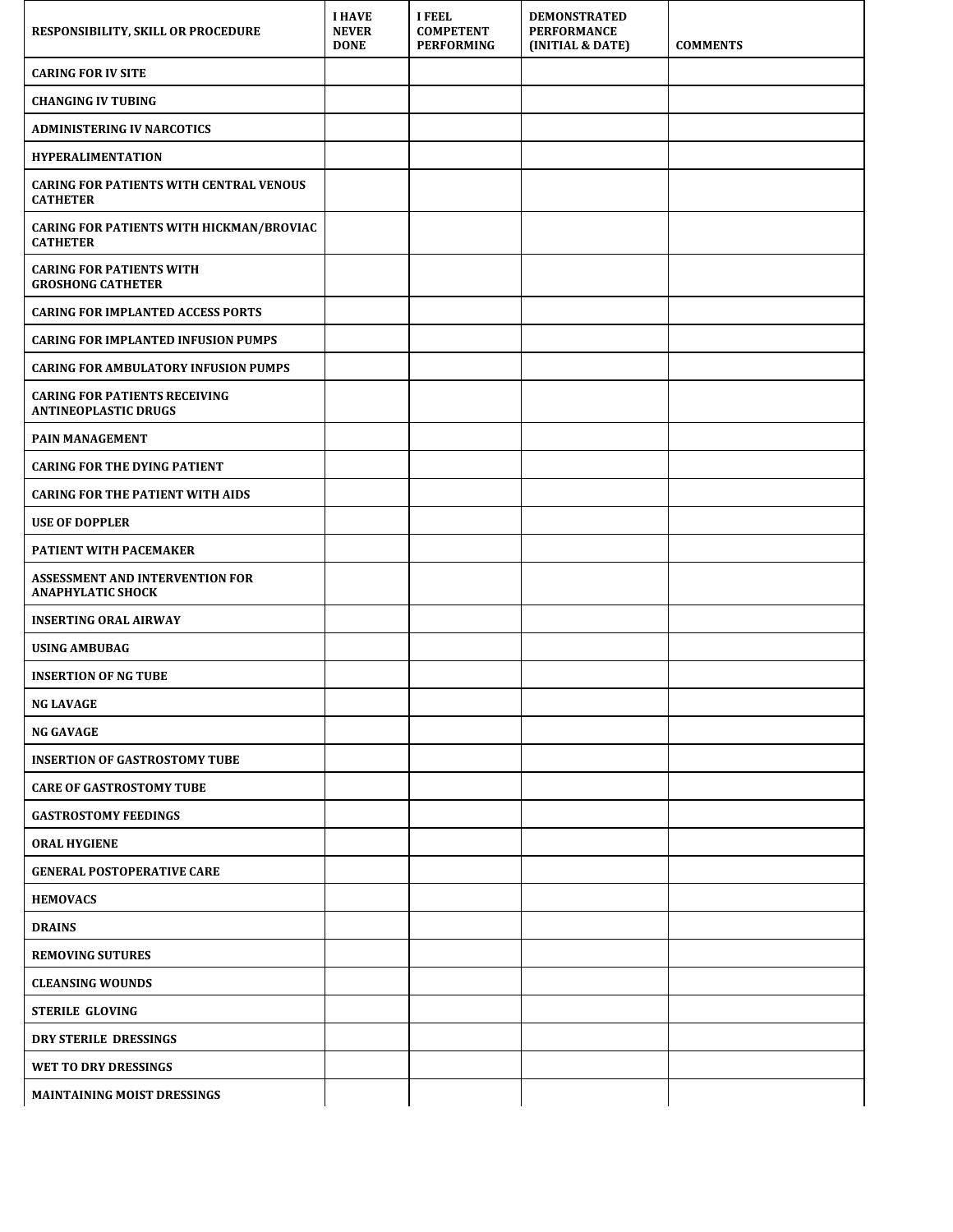|                                                                    | <b>I HAVE</b><br><b>NEVER</b><br><b>DONE</b> | <b>I FEEL</b><br><b>COMPETENT</b><br><b>PERFORMING</b> | <b>DEMONSTRATED</b><br><b>PERFORMANCE</b><br>(INITIAL & DATE) | <b>COMMENTS</b> |
|--------------------------------------------------------------------|----------------------------------------------|--------------------------------------------------------|---------------------------------------------------------------|-----------------|
| RESPONSIBILITY, SKILL OR PROCEDURE                                 |                                              |                                                        |                                                               |                 |
| <b>DUODERM</b>                                                     |                                              |                                                        |                                                               |                 |
| <b>STOMAHESIVE</b>                                                 |                                              |                                                        |                                                               |                 |
| <b>OCCLUSIVE DRESSINGS</b>                                         |                                              |                                                        |                                                               |                 |
| <b>ANTIMICROBIALS</b>                                              |                                              |                                                        |                                                               |                 |
| <b>MOISTURIZERS</b>                                                |                                              |                                                        |                                                               |                 |
| <b>POUCHING WOUNDS</b>                                             |                                              |                                                        |                                                               |                 |
| <b>WOUND IRRIGATIONS</b>                                           |                                              |                                                        |                                                               |                 |
| <b>CARING FOR PATIENTS WITH BURNS</b>                              |                                              |                                                        |                                                               |                 |
| <b>CARING FOR PATIENTS WITH OSTOMIES:</b><br><b>COLOSTOMY CARE</b> |                                              |                                                        |                                                               |                 |
| <b>COLOSTOMY IRRIGATION</b>                                        |                                              |                                                        |                                                               |                 |
| <b>ILEOSTOMY CARE</b>                                              |                                              |                                                        |                                                               |                 |
| <b>ILEAL CONDUIT CARE</b>                                          |                                              |                                                        |                                                               |                 |
| <b>TRACHEOTOMY CARE</b>                                            |                                              |                                                        |                                                               |                 |
| <b>REINSERTION OF TRACHEOTOMY TUBES</b>                            |                                              |                                                        |                                                               |                 |
| <b>SUCTIONING:</b><br><b>OPERATING SUCTION MACHINE</b>             |                                              |                                                        |                                                               |                 |
| <b>NASO-ORAL SUCTIONING</b>                                        |                                              |                                                        |                                                               |                 |
| <b>TRACH SUCTIONING</b>                                            |                                              |                                                        |                                                               |                 |
| PROVIDING PERCUSSION AND<br>POSTURAL DRAINAGE                      |                                              |                                                        |                                                               |                 |
| <b>PROVIDING NEBULIZER</b>                                         |                                              |                                                        |                                                               |                 |
| <b>CARING FOR PATIENTS ON VENTILATOR</b>                           |                                              |                                                        |                                                               |                 |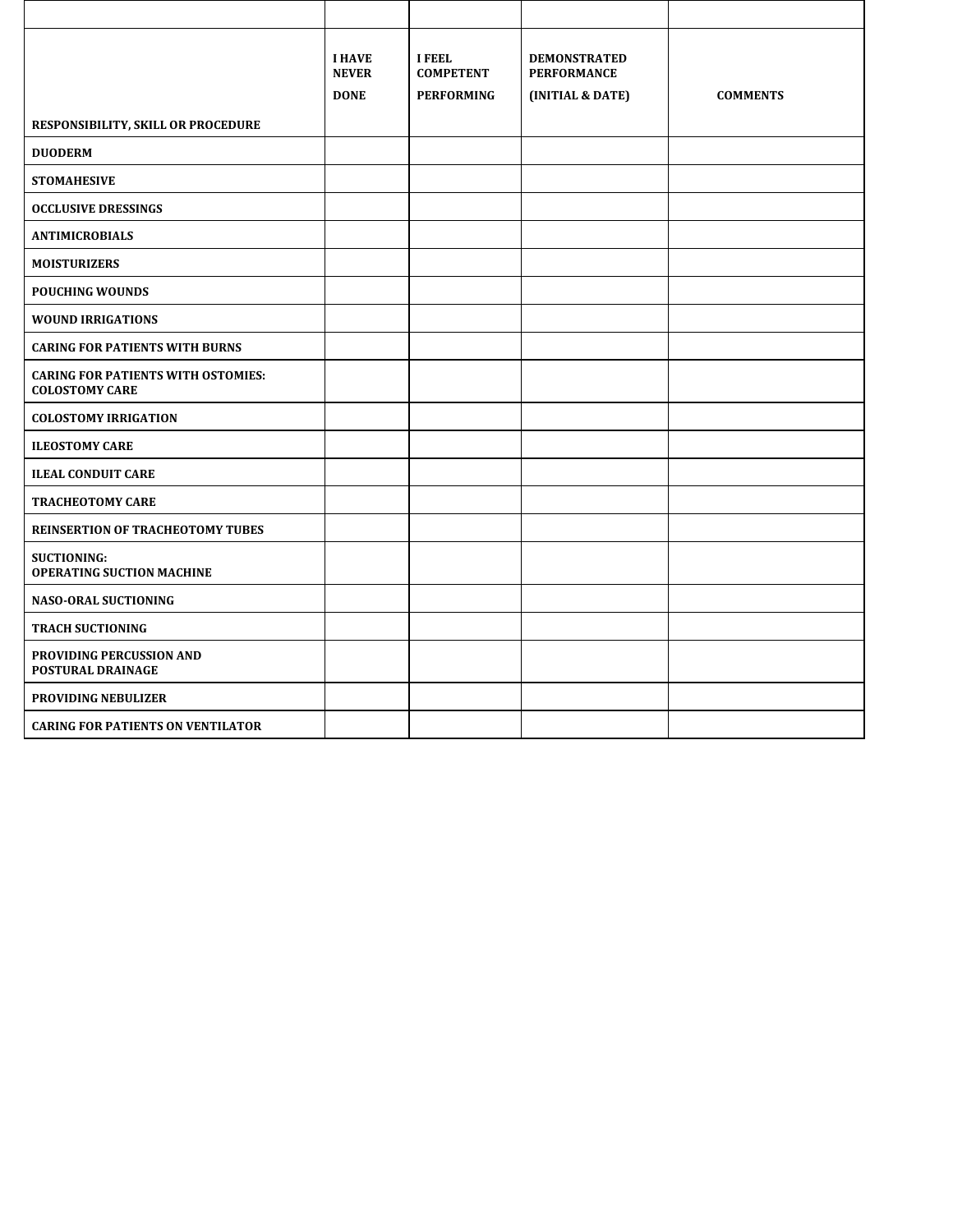### **HOME HEALTH AIDE SKILLS CHECKLIST (Self-Appraisal of Learning Needs)**

| н<br>ļ | ---- |  |
|--------|------|--|
|        |      |  |

The following information will help the home health aide (HHA) instructorto better provide for individual learning and special classes and evaluate the orientation program.

ATTENTION:Thiswill be a 2 dayprocessandwillincludeskillschecklist.Orientationwillcontinue throughout probationary period.

|                                                           |                                               |                                             |                           |                                     | Supervised | Comments                             |
|-----------------------------------------------------------|-----------------------------------------------|---------------------------------------------|---------------------------|-------------------------------------|------------|--------------------------------------|
| Please check appropriate<br>response                      | Can safely<br>perform<br>w/out<br>supervision | Need<br>demonstration<br>and/or<br>practice | Need basic<br>instruction | Demonstrated<br>and/or<br>practiced | Instructed | Competency<br>demonstrated<br>V<br>N |
| <b>BASIC HHA SKILLS</b>                                   |                                               |                                             |                           |                                     |            |                                      |
| Hand washing technique                                    |                                               |                                             |                           |                                     |            |                                      |
| Apply Infection control theory<br>equipment bag<br>$to$ : |                                               |                                             |                           |                                     |            |                                      |
| Equipment                                                 |                                               |                                             |                           |                                     |            |                                      |
| Personal clothing                                         |                                               |                                             |                           |                                     |            |                                      |
| <b>Personal Health</b>                                    |                                               |                                             |                           |                                     |            |                                      |
| <b>Bed Bath</b>                                           |                                               |                                             |                           |                                     |            |                                      |
| Sponge Bath                                               |                                               |                                             |                           |                                     |            |                                      |
| Tub bath                                                  |                                               |                                             |                           |                                     |            |                                      |
| Tub bath with tub bench                                   |                                               |                                             |                           |                                     |            |                                      |
| Shower                                                    |                                               |                                             |                           |                                     |            |                                      |
| Shower with bench                                         |                                               |                                             |                           |                                     |            |                                      |
| Back rub                                                  |                                               |                                             |                           |                                     |            |                                      |
| Identify pressure points                                  |                                               |                                             |                           |                                     |            |                                      |
| <b>Bed</b> positioning:<br>Side lying                     |                                               |                                             |                           |                                     |            |                                      |
| Prone {back lying)                                        |                                               |                                             |                           |                                     |            |                                      |
| Supine(front laying)                                      |                                               |                                             |                           |                                     |            |                                      |
| Use of trochanter<br>rolls                                |                                               |                                             |                           |                                     |            |                                      |
| Use of foot board                                         |                                               |                                             |                           |                                     |            |                                      |
| Use of draw sheet                                         |                                               |                                             |                           |                                     |            |                                      |
| Mouth core:<br>Brush teeth                                |                                               |                                             |                           |                                     |            |                                      |
| <b>Brush dentures</b>                                     |                                               |                                             |                           |                                     |            |                                      |
| Mouth care for unconscious<br>patient                     |                                               |                                             |                           |                                     |            |                                      |
| Haircare:<br>Comb/brush                                   |                                               |                                             |                           |                                     |            |                                      |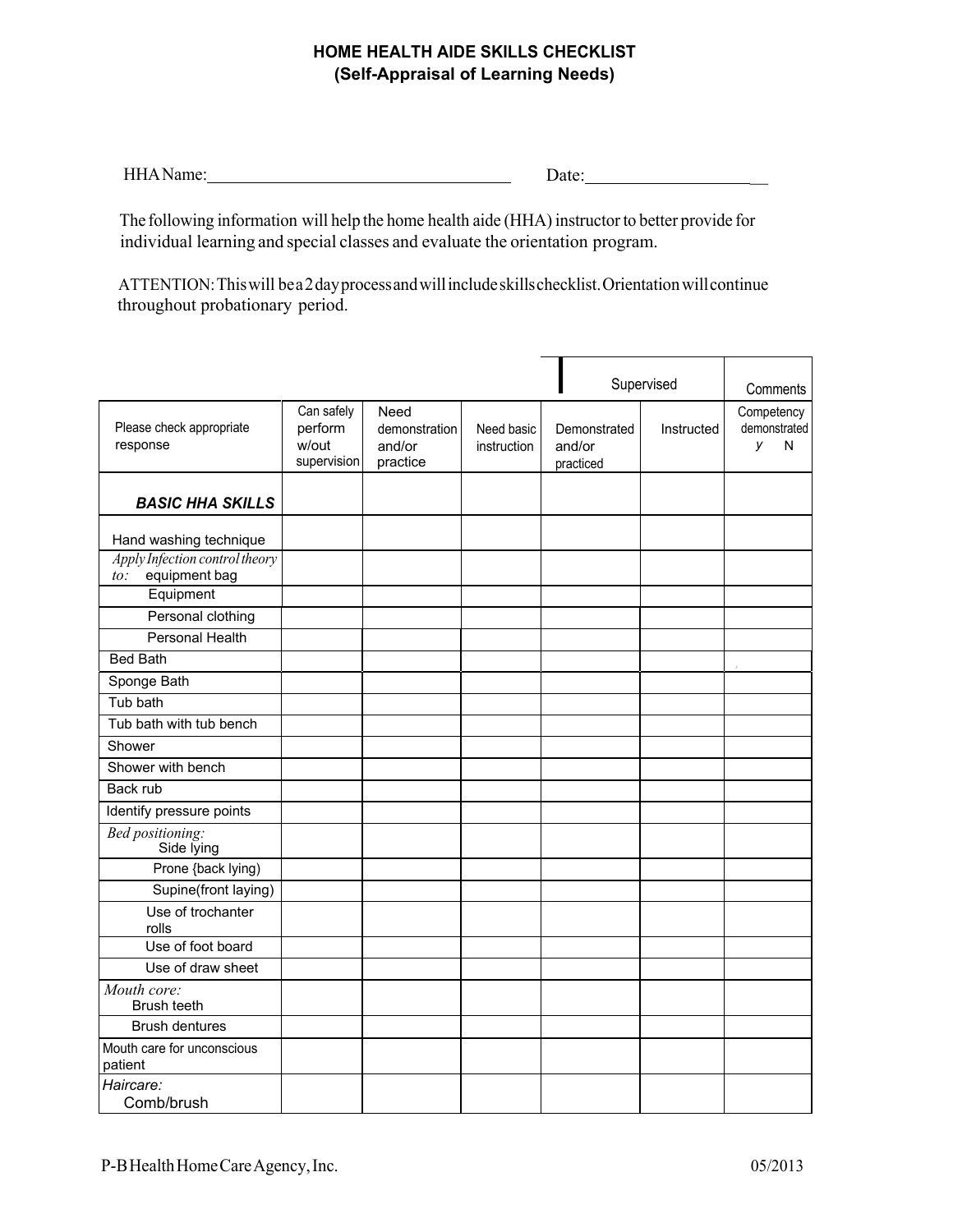## **HOME HEALTH AIDE SKILLS CHECKLIST (Self-Appraisal of Learning Needs)**

| Please check appropriate<br>response     | Can safely<br>perform<br>w/out<br>supervision | Need<br>demonstration<br>and/or<br>practice | Need basic<br>Instruction | Demonstrated<br>and/or<br>practiced | Instructed | Competency<br>demonstrated<br>y<br>N |
|------------------------------------------|-----------------------------------------------|---------------------------------------------|---------------------------|-------------------------------------|------------|--------------------------------------|
| Shampoo/set                              |                                               |                                             |                           |                                     |            |                                      |
| Useofshampootray                         |                                               |                                             |                           |                                     |            |                                      |
| Shaving:<br>With electric razor          |                                               |                                             |                           |                                     |            |                                      |
| With safety razor                        |                                               |                                             |                           |                                     |            |                                      |
| Nail care:<br>Clean, file fingernails    |                                               |                                             |                           |                                     |            |                                      |
| Soak, file toenails                      |                                               |                                             |                           |                                     |            |                                      |
| Assist with clothing:<br>Bedfast patient |                                               |                                             |                           |                                     |            |                                      |
| Wheelchair patient                       |                                               |                                             |                           |                                     |            |                                      |
| Bed making:<br>Unoccupied                |                                               |                                             |                           |                                     |            |                                      |
| occupied                                 |                                               |                                             |                           |                                     |            |                                      |
| Use of bedpan:<br>Regular                |                                               |                                             |                           |                                     |            |                                      |
| fracture                                 |                                               |                                             |                           |                                     |            |                                      |
| Use of a urinal:<br>Male                 |                                               |                                             |                           |                                     |            |                                      |
| Useandcareofportable<br>commode          |                                               |                                             |                           |                                     |            |                                      |
| Routine catheter care:<br>Foley catheter |                                               |                                             |                           |                                     |            |                                      |
| Care/changing of overnight<br>drainage   |                                               |                                             |                           |                                     |            |                                      |
| Perinea! Care                            |                                               |                                             |                           |                                     |            |                                      |
| Vital signs:<br>Weight                   |                                               |                                             |                           |                                     |            |                                      |
| Oral temperature                         |                                               |                                             |                           |                                     |            |                                      |
| Rectal temperature                       |                                               |                                             |                           |                                     |            |                                      |
| Axillary temperature                     |                                               |                                             |                           |                                     |            |                                      |
| Pulse                                    |                                               |                                             |                           |                                     |            |                                      |
| Respirations                             |                                               |                                             |                           |                                     |            |                                      |
| Use of body mechanics                    |                                               |                                             |                           |                                     |            |                                      |
| Use of transfer belt                     |                                               |                                             |                           |                                     |            |                                      |
| Range-of-motion exercise                 |                                               |                                             |                           |                                     |            |                                      |
| "Stand-by" ambulation                    |                                               |                                             |                           |                                     |            |                                      |
| Assisting with canes                     |                                               |                                             |                           |                                     |            |                                      |
| Assisting with walkers                   |                                               |                                             |                           |                                     |            |                                      |
| Assisting with crutches                  |                                               |                                             |                           |                                     |            |                                      |
| Transfers:<br>To/from bath bench         |                                               |                                             |                           |                                     |            |                                      |
| To/from wheelchair                       |                                               |                                             |                           |                                     |            |                                      |
| Wheelchair to bed                        |                                               |                                             |                           |                                     |            |                                      |
| Wheelchair to toilet                     |                                               |                                             |                           |                                     |            |                                      |
| Wheelchair to tub/shower                 |                                               |                                             |                           |                                     |            |                                      |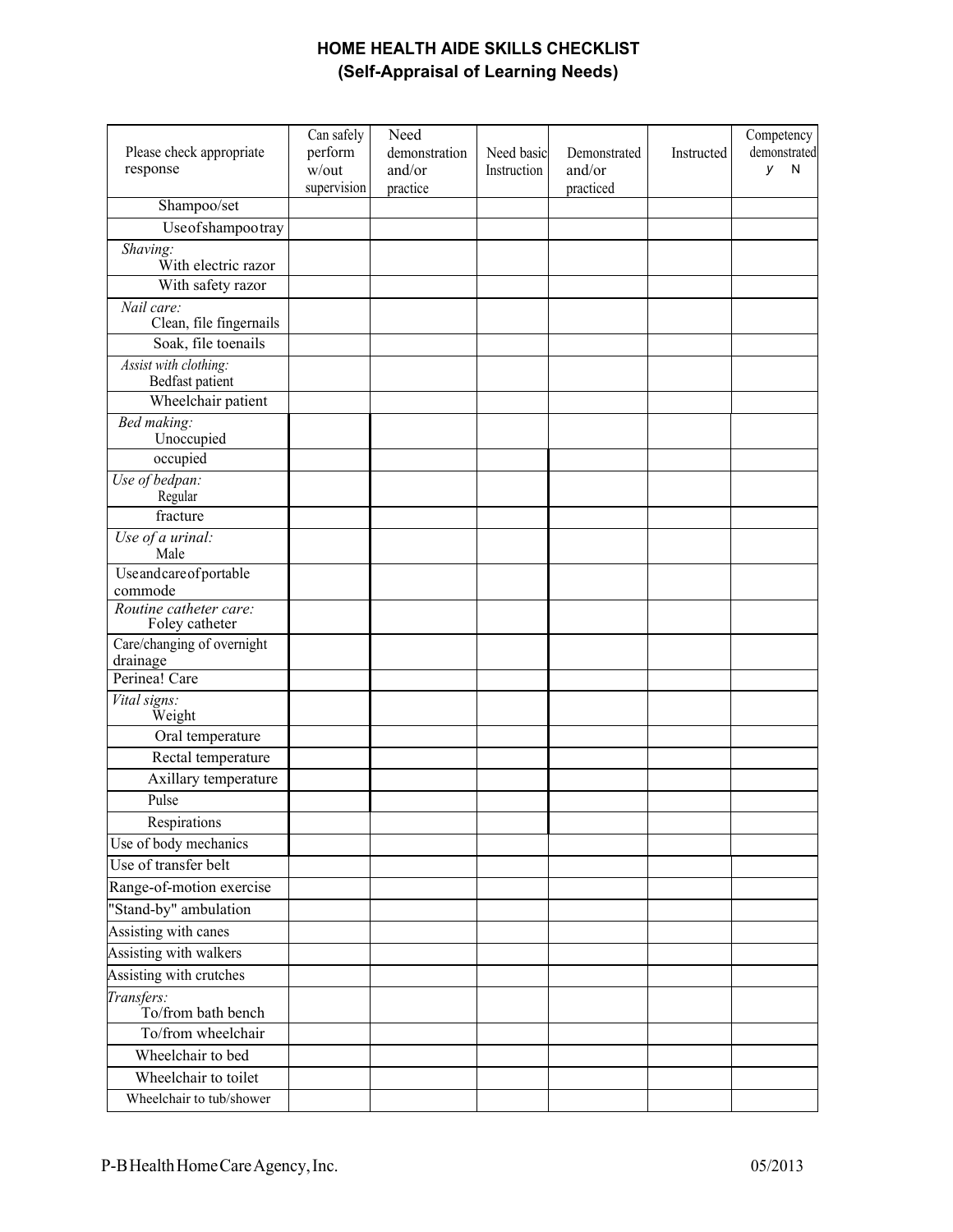## **HOME HEALTH AIDE SKILLS CHECKLIST (Self-Appraisal of Learning Needs)**

| Please check appropriate<br>response                                 | Can safely<br>perform<br>$w/$ out<br>supervision | Need<br>demonstration<br>and/or<br>practice | Need basic<br>instruction | Demonstrated<br>and/or<br>practiced | Instructed | Competency<br>demonstrated<br>y<br>${\sf N}$ |
|----------------------------------------------------------------------|--------------------------------------------------|---------------------------------------------|---------------------------|-------------------------------------|------------|----------------------------------------------|
| Basic nutrition/simple meal<br>preparation                           |                                                  |                                             |                           |                                     |            |                                              |
| Offering fluids to patients                                          |                                                  |                                             |                           |                                     |            |                                              |
| Care of patient's<br>environment:<br>Clean bathtub                   |                                                  |                                             |                           |                                     |            |                                              |
| Clean shower                                                         |                                                  |                                             |                           |                                     |            |                                              |
| Clean sink                                                           |                                                  |                                             |                           |                                     |            |                                              |
| Clean toilet                                                         |                                                  |                                             |                           |                                     |            |                                              |
| Clean eating area                                                    |                                                  |                                             |                           |                                     |            |                                              |
| Wash dishes                                                          |                                                  |                                             |                           |                                     |            |                                              |
| Do laundry                                                           |                                                  |                                             |                           |                                     |            |                                              |
| CPR {cardiopulmonary<br>resuscitation)                               |                                                  |                                             |                           |                                     |            |                                              |
| Charting/observing skills                                            |                                                  |                                             |                           |                                     |            |                                              |
| Basic communication ski/ls:<br>Active listening                      |                                                  |                                             |                           |                                     |            |                                              |
| Nonverbal<br>communication                                           |                                                  |                                             |                           |                                     |            |                                              |
| Interdisciplinary team<br>communication                              |                                                  |                                             |                           |                                     |            |                                              |
| <b>ADVANCED HHA SKILLS</b>                                           |                                                  |                                             |                           |                                     |            |                                              |
| Catheter care:<br>Condom catheter                                    |                                                  |                                             |                           |                                     |            |                                              |
| Care/changing of leg<br>bag                                          |                                                  |                                             |                           |                                     |            |                                              |
| Measuring Intake/output                                              |                                                  |                                             |                           |                                     |            |                                              |
| Simple dressing changes<br>(clean technique)                         |                                                  |                                             |                           |                                     |            |                                              |
| Colostomy care:<br>Change bag                                        |                                                  |                                             |                           |                                     |            |                                              |
| Skin care                                                            |                                                  |                                             |                           |                                     |            |                                              |
| Basicdecubitusulcercare:<br>positioning to relieve<br>pressure areas |                                                  |                                             |                           |                                     |            |                                              |
| Wash with soap/water                                                 |                                                  |                                             |                           |                                     |            |                                              |
| Air dry skin/ulcer                                                   |                                                  |                                             |                           |                                     |            |                                              |
| Use/care of Hoyer lift                                               |                                                  |                                             |                           |                                     |            |                                              |